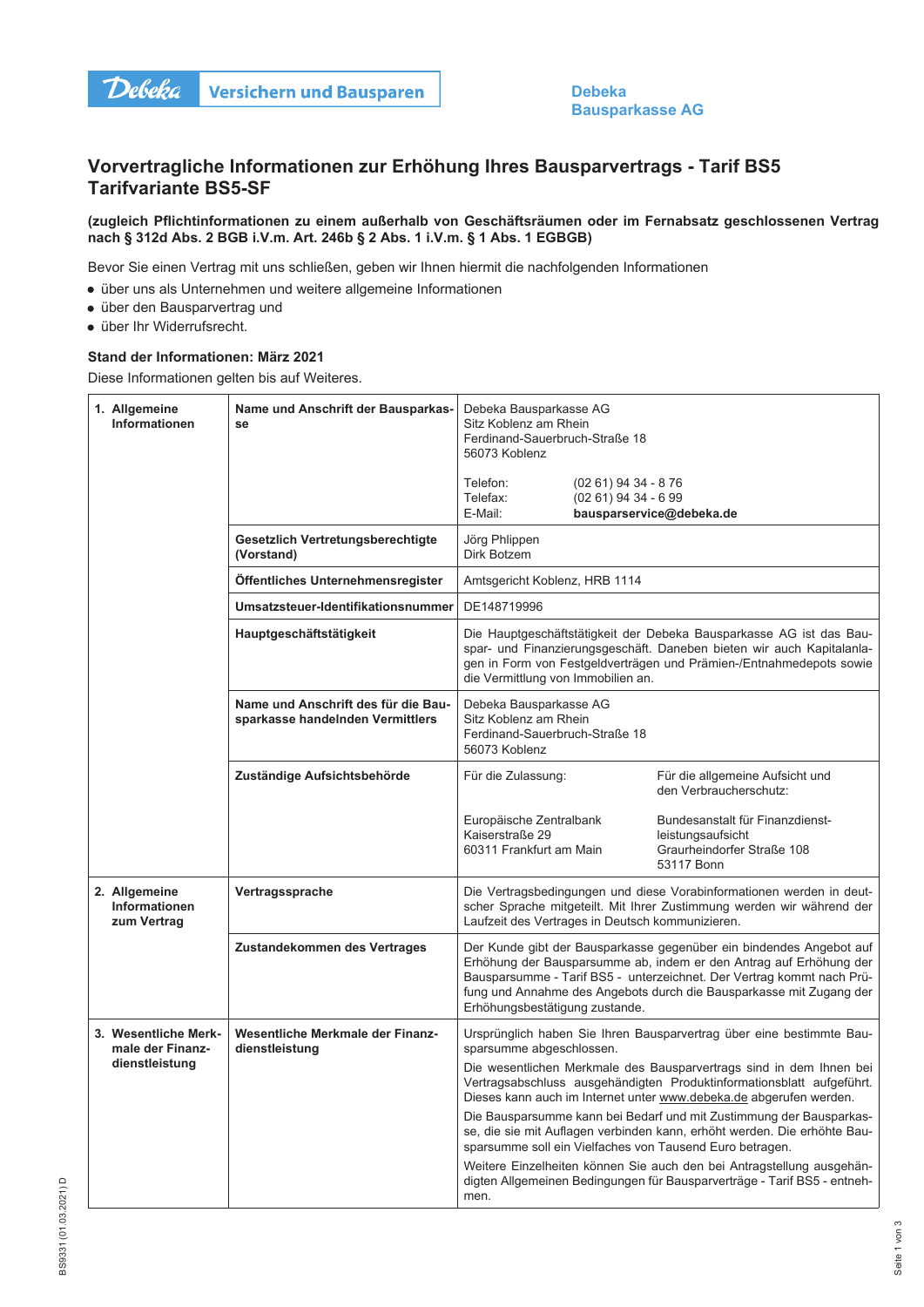|                                                           | Einzelheiten hinsichtlich der Zah-<br>lung und der Erfüllung                           | Der Bausparvertrag wird nach der Erhöhung weiter durch den Bausparer<br>bespart. Der monatliche Regelsparbeitrag beträgt 4 Promille der erhöhten<br>Bausparsumme. Das Bausparguthaben wird mit 0,05 Prozent p.a. ver-<br>zinst. Die Zinsen werden dem Bausparguthaben jeweils am Ende des Ka-<br>lenderjahres gutgeschrieben. Sie werden nicht gesondert ausgezahlt.<br>Weitere Einzelheiten können den ausgehändigten Allgemeinen Bedingun-<br>gen für Bausparverträge - Tarif BS5 entnommen werden.                                                                                                                                                                                                                                                                                                                                                                                                                                                                                                                                                                                                                                                                  |
|-----------------------------------------------------------|----------------------------------------------------------------------------------------|------------------------------------------------------------------------------------------------------------------------------------------------------------------------------------------------------------------------------------------------------------------------------------------------------------------------------------------------------------------------------------------------------------------------------------------------------------------------------------------------------------------------------------------------------------------------------------------------------------------------------------------------------------------------------------------------------------------------------------------------------------------------------------------------------------------------------------------------------------------------------------------------------------------------------------------------------------------------------------------------------------------------------------------------------------------------------------------------------------------------------------------------------------------------|
| 4. Preise und Kosten<br>sowie weitere<br>wichtige Aspekte | <b>Gesamtpreis der Finanzdienstleis-</b><br>tung und zusätzlich anfallende Kos-<br>ten | Mit Abschluss des Erhöhungsvertrages fällt eine Erhöhungsgebühr in Hö-<br>he von 1,60 Prozent der Erhöhungssumme an. Eingehende Zahlungen<br>werden zunächst auf die Erhöhungsgebühr angerechnet.<br>Für die Kontoführung und die Darlehensgewährung fallen keine Gebühren<br>an.<br>Für den Abschluss eines Erhöhungsvertrages erhält der/erhalten die zu-<br>ständige/n Außendienstmitarbeiter vom Debeka Kranken-/Lebensversiche-<br>rungsverein a. G. ein Entgelt in Höhe von 0,3 Prozent bis maximal 0,8 Pro-<br>zent der Erhöhungssumme.                                                                                                                                                                                                                                                                                                                                                                                                                                                                                                                                                                                                                         |
|                                                           | Weitere Steuern/Kosten                                                                 | Die Guthabenzinsen des Bausparvertrags unterliegen der Kapitalertrag-<br>steuer (Abgeltungsteuer), dem Solidaritätszuschlag und ggf. der Kirchen-<br>steuer. Es besteht die Möglichkeit, einen Freistellungsauftrag zu erteilen.<br>Im Hinblick auf die individuellen steuerlichen Auswirkungen wenden Sie<br>sich bitte an Ihr Finanzamt oder einen Steuerberater.<br>Kosten für Anrufe oder Porto tragen Sie selbst.                                                                                                                                                                                                                                                                                                                                                                                                                                                                                                                                                                                                                                                                                                                                                 |
|                                                           | Widerrufsrecht und Widerrufsfolgen                                                     | Widerrufsrecht<br>Sie können Ihre Vertragserklärung innerhalb von 14 Tagen ohne Angaben<br>von Gründen mittels einer eindeutigen Erklärung widerrufen. Die Frist be-<br>ginnt nach Erhalt dieser Belehrung auf einem dauerhaften Datenträger,<br>jedoch nicht vor Vertragsschluss und auch nicht vor Erfüllung unserer<br>Informationspflichten gemäß Art. 246b § 2 Absatz 1 in Verbindung mit<br>Art. 246b § 1 Absatz 1 EGBGB. Zur Wahrung der Widerrufsfrist genügt<br>die rechtzeitige Absendung des Widerrufs, wenn die Erklärung auf einem<br>dauerhaften Datenträger (z. B. Brief, Telefax, E-Mail) erfolgt. Der Widerruf<br>ist zu richten an:                                                                                                                                                                                                                                                                                                                                                                                                                                                                                                                  |
|                                                           |                                                                                        | Debeka Bausparkasse AG<br>56054 Koblenz<br>Telefax:<br>$(0261)$ 94 34 - 6 99<br>E-Mail:<br>bausparservice@debeka.de                                                                                                                                                                                                                                                                                                                                                                                                                                                                                                                                                                                                                                                                                                                                                                                                                                                                                                                                                                                                                                                    |
|                                                           |                                                                                        | Widerrufsfolgen<br>Im Falle eines wirksamen Widerrufs sind die beiderseits empfangenen<br>Leistungen zurückzugewähren. Sie sind zur Zahlung von Wertersatz für<br>die bis zum Widerruf erbrachte Dienstleistung verpflichtet, wenn Sie vor<br>Abgabe Ihrer Vertragserklärung auf diese Rechtsfolge hingewiesen wur-<br>den und ausdrücklich zugestimmt haben, dass wir vor dem Ende der Wi-<br>derrufsfrist mit der Ausführung der Gegenleistung beginnen. Besteht eine<br>Verpflichtung zur Zahlung von Wertersatz, kann dies dazu führen, dass<br>Sie die vertraglichen Zahlungsverpflichtungen für den Zeitraum bis zum<br>Widerruf dennoch erfüllen müssen. Ihr Widerrufsrecht erlischt vorzeitig,<br>wenn der Vertrag von beiden Seiten auf Ihren ausdrücklichen Wunsch voll-<br>ständig erfüllt ist, bevor Sie Ihr Widerrufsrecht ausgeübt haben. Verpflich-<br>tungen zur Erstattung von Zahlungen müssen innerhalb von 30 Tagen er-<br>füllt werden. Die Frist beginnt für Sie mit der Absendung Ihrer Widerrufser-<br>klärung, für uns mit deren Empfang.                                                                                                     |
|                                                           |                                                                                        | <b>Besondere Hinweise</b><br>Wenn Sie diesen Vertrag durch ein Darlehen finanzieren und ihn später wi-<br>derrufen, sind Sie auch an den Darlehensvertrag nicht mehr gebunden, so-<br>fern beide Verträge eine wirtschaftliche Einheit bilden. Dies ist nur anzu-<br>nehmen, wenn die Vertragspartner in beiden Verträgen identisch sind<br>oder wenn der Darlehensgeber über die Zurverfügungstellung von Darle-<br>hen hinaus Ihr Grundstücksgeschäft durch Zusammenwirken mit dem Ver-<br>äußerer fördert, indem er sich dessen Veräußerungsinteressen ganz oder<br>teilweise zu eigen macht, bei der Planung, Werbung oder Durchführung<br>des Projekts Funktionen des Veräußerers übernimmt oder den Veräuße-<br>rer einseitig begünstigt. Wenn uns das Darlehen bei Wirksamwerden des<br>Widerrufs bereits zugeflossen ist, tritt Ihr Darlehensgeber im Verhältnis zu<br>Ihnen hinsichtlich der Rechtsfolgen des Widerrufs in unsere Rechte und<br>Pflichten aus dem finanzierten Vertrag ein. Letzteres gilt nicht, wenn der<br>vorliegende Vertrag den Erwerb von Finanzinstrumenten (z. B. von Wert-<br>papieren, Devisen oder Derivaten) zum Gegenstand hat. |